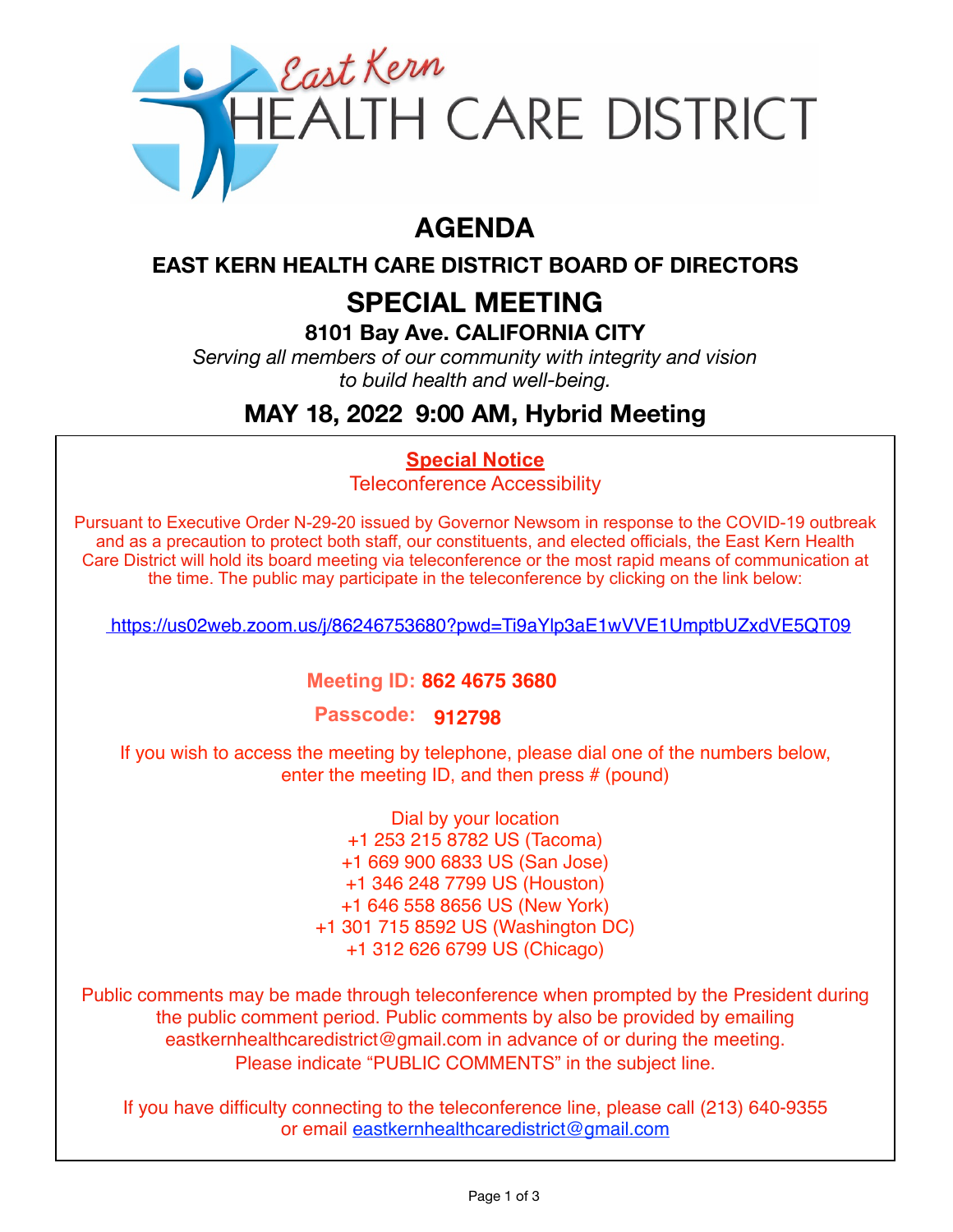### **1. PLEDGE OF ALLEGIANCE**

#### **2. INVOCATION**

#### **3. CALL TO ORDER**

#### **4. ROLL CALL**

#### **DIRECTORS**

**Determination of Quorum** 

Director R. Foley Director R. Macedonio Director L. Patrick Director L. Peralta Chair K Macedonio

#### **STAFF**

Penny Farris - Special Projects Alex Lemieux - Attorney Nicole Schenk - Technical Support

#### **5. APPROVAL OF AGENDA**

**Motion \_\_\_\_\_\_\_\_\_\_\_\_\_\_\_\_\_\_\_\_\_\_\_\_ Seconded \_\_\_\_\_\_\_\_\_\_\_\_\_\_\_\_\_\_\_\_\_\_\_\_** 

 $Action$   $\blacksquare$ 

#### **6. PUBLIC COMMENTS**

This portion of the meeting is reserved for persons desiring to address the Board on any matter not on this agenda and over which the Board has jurisdiction. Please be advised that the Brown Act prohibits action on items that are not listed on the agenda. The board may set such items for consideration at some future Board meeting.